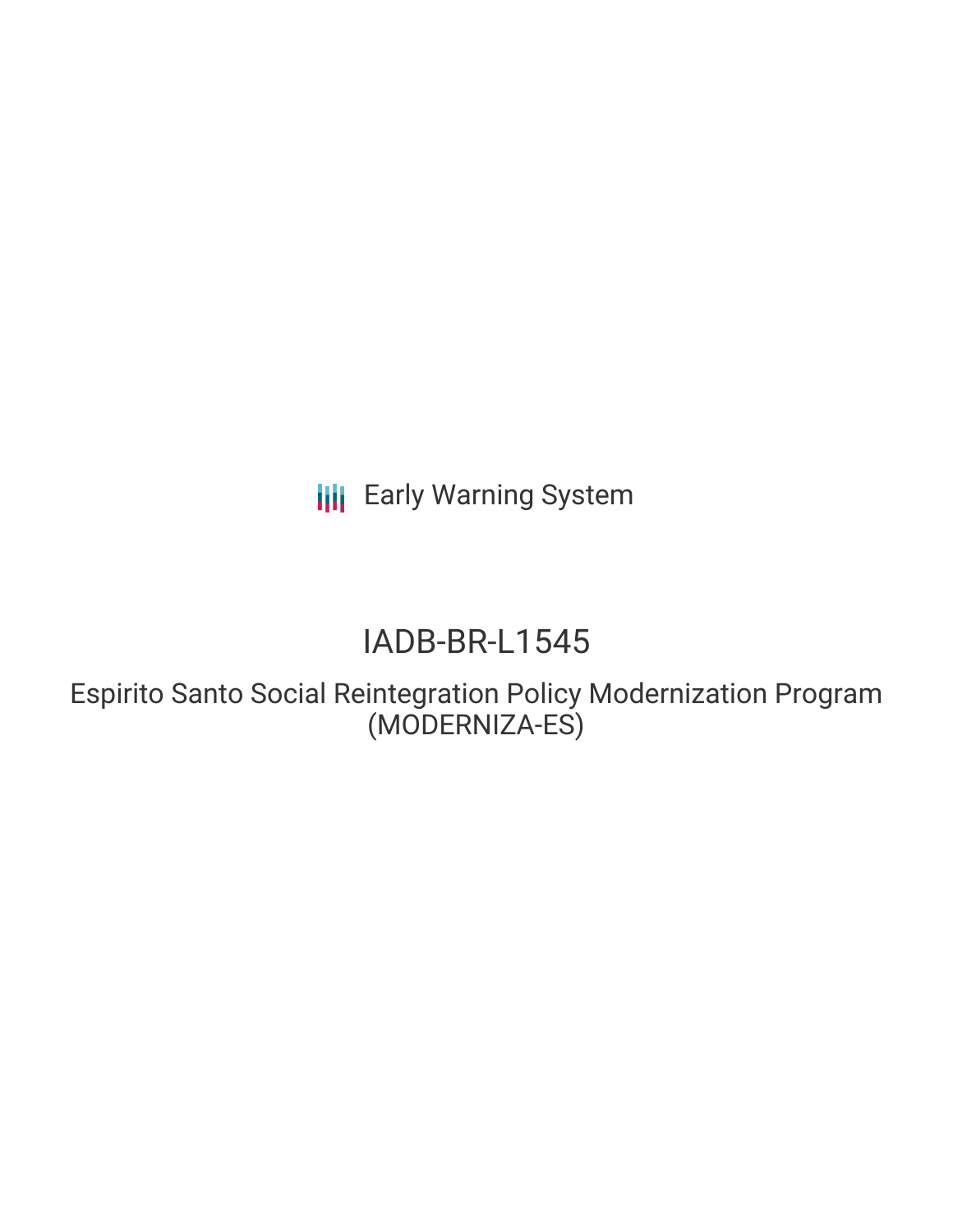

#### **Quick Facts**

| <b>Countries</b>               | <b>Brazil</b>                          |
|--------------------------------|----------------------------------------|
| <b>Specific Location</b>       | <b>Espirito Santo</b>                  |
| <b>Financial Institutions</b>  | Inter-American Development Bank (IADB) |
| <b>Status</b>                  | Active                                 |
| <b>Bank Risk Rating</b>        | B                                      |
| <b>Borrower</b>                | Government of Brazil                   |
| <b>Sectors</b>                 | Infrastructure, Law and Government     |
| <b>Investment Type(s)</b>      | Loan                                   |
| <b>Investment Amount (USD)</b> | $$85.25$ million                       |
| <b>Project Cost (USD)</b>      | $$85.25$ million                       |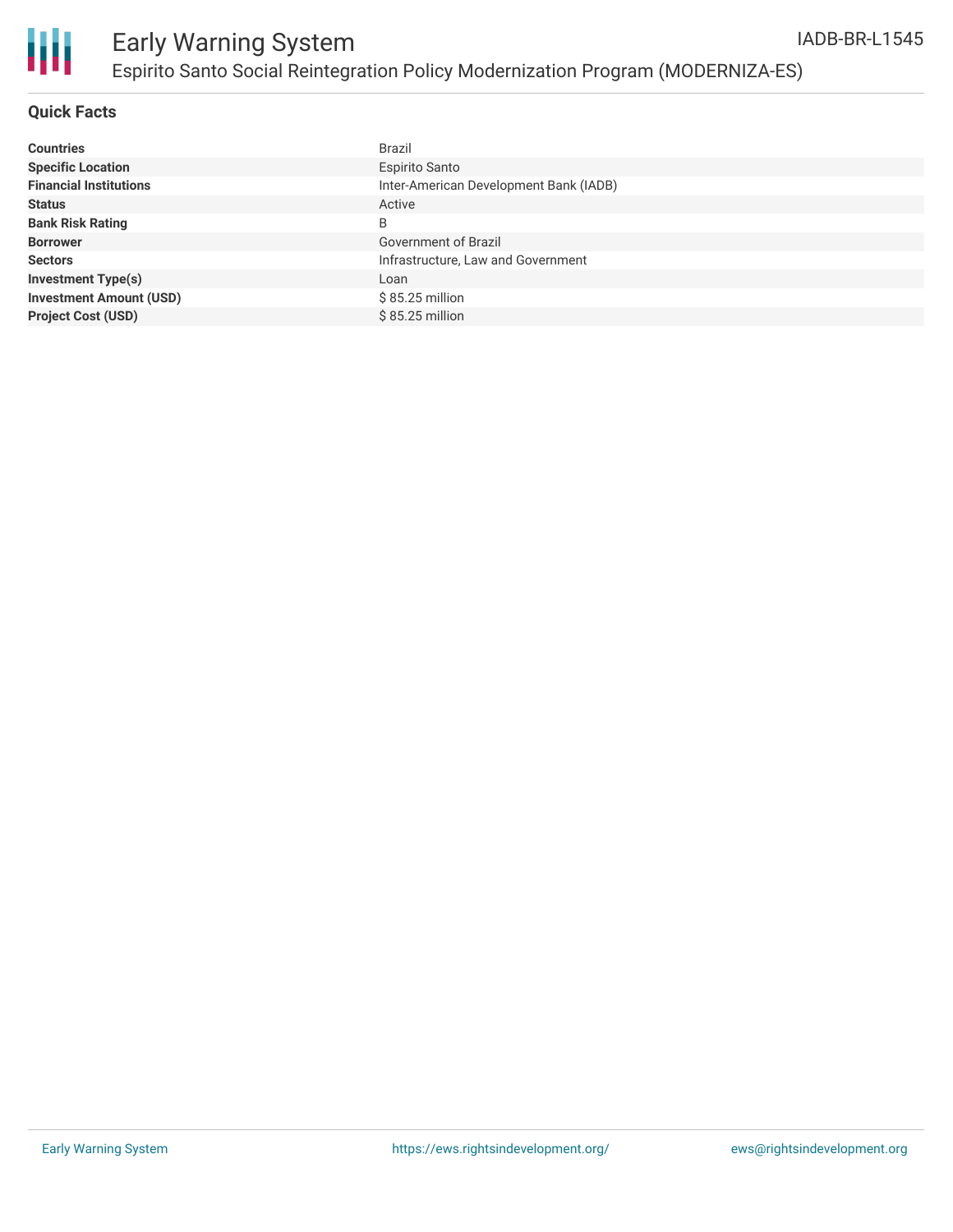

# Ш

### **Project Description**

Program Moderniza-ES aims is to contribute to social reintegration and decrease criminal recidivism efficiently in ES. The specific objectives are: (i) to increase the application of social reintegration policies and evidence-based programs; and (ii) increase the efficiency of spending through the use of new management and monitoring technologies and the improvement of prison infrastructure for reintegration.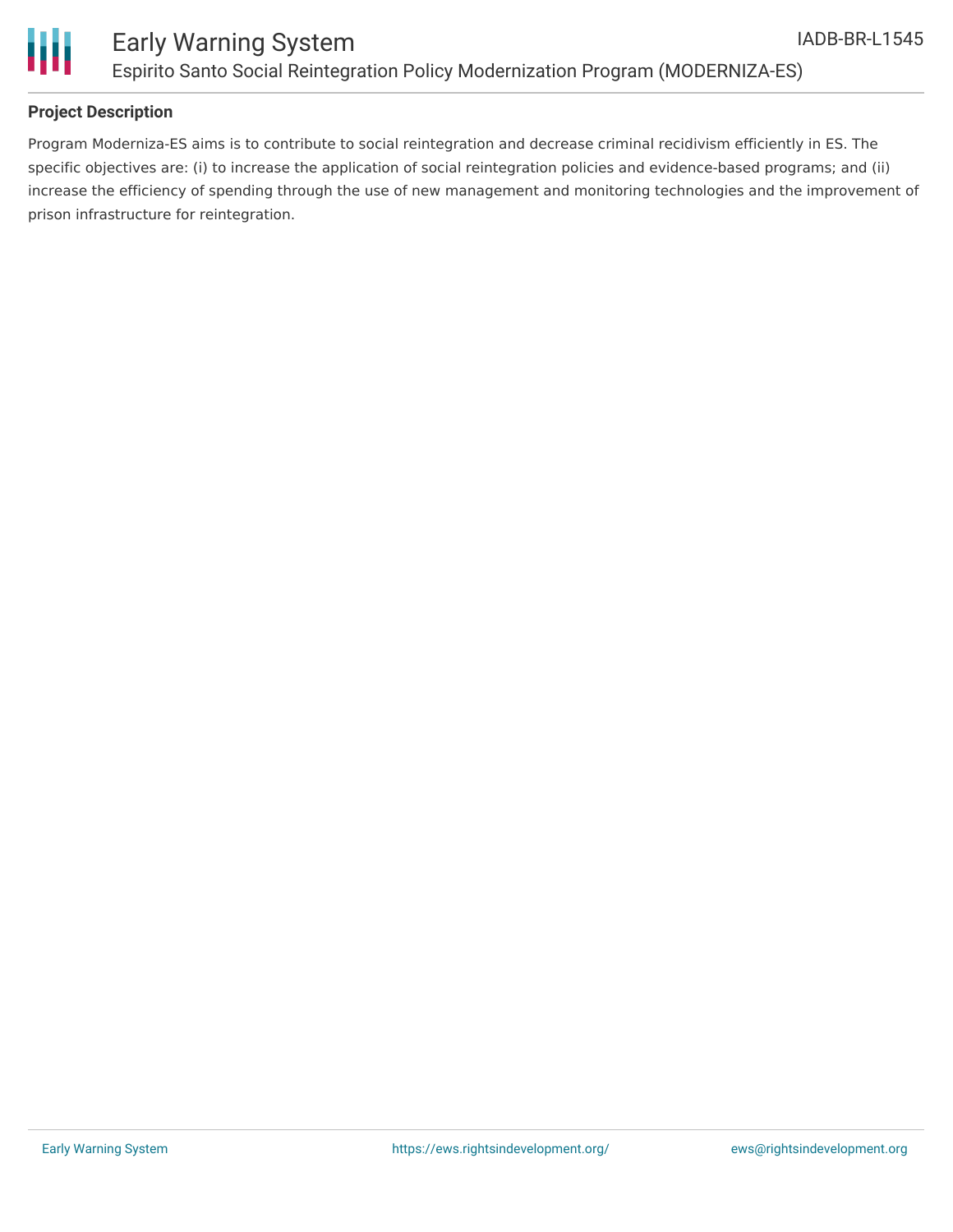

## Early Warning System Espirito Santo Social Reintegration Policy Modernization Program (MODERNIZA-ES)

#### **Investment Description**

• Inter-American Development Bank (IADB)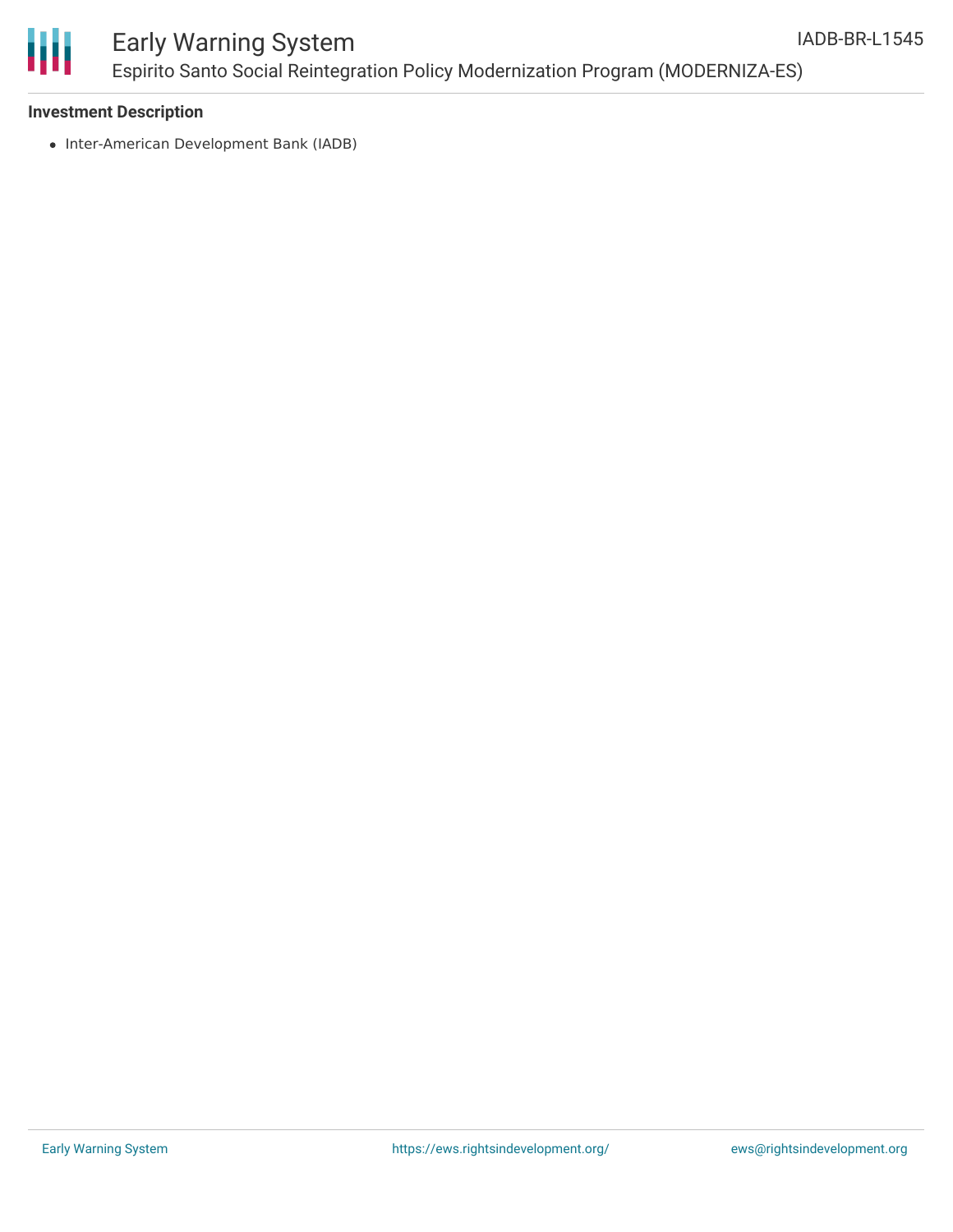## ACCOUNTABILITY MECHANISM OF IADB

The Independent Consultation and Investigation Mechanism (MICI) is the independent complaint mechanism and fact-finding body for people who have been or are likely to be adversely affected by an Inter-American Development Bank (IDB) or Inter-American Investment Corporation (IIC)-funded project. If you submit a complaint to MICI, they may assist you in addressing the problems you raised through a dispute-resolution process with those implementing the project and/or through an investigation to assess whether the IDB or IIC is following its own policies for preventing or mitigating harm to people or the environment. You can submit a complaint by sending an email to MICI@iadb.org. You can learn more about the MICI and how to file a complaint at http://www.iadb.org/en/mici/mici,1752.html (in English) or http://www.iadb.org/es/mici/mici,1752.html (Spanish).